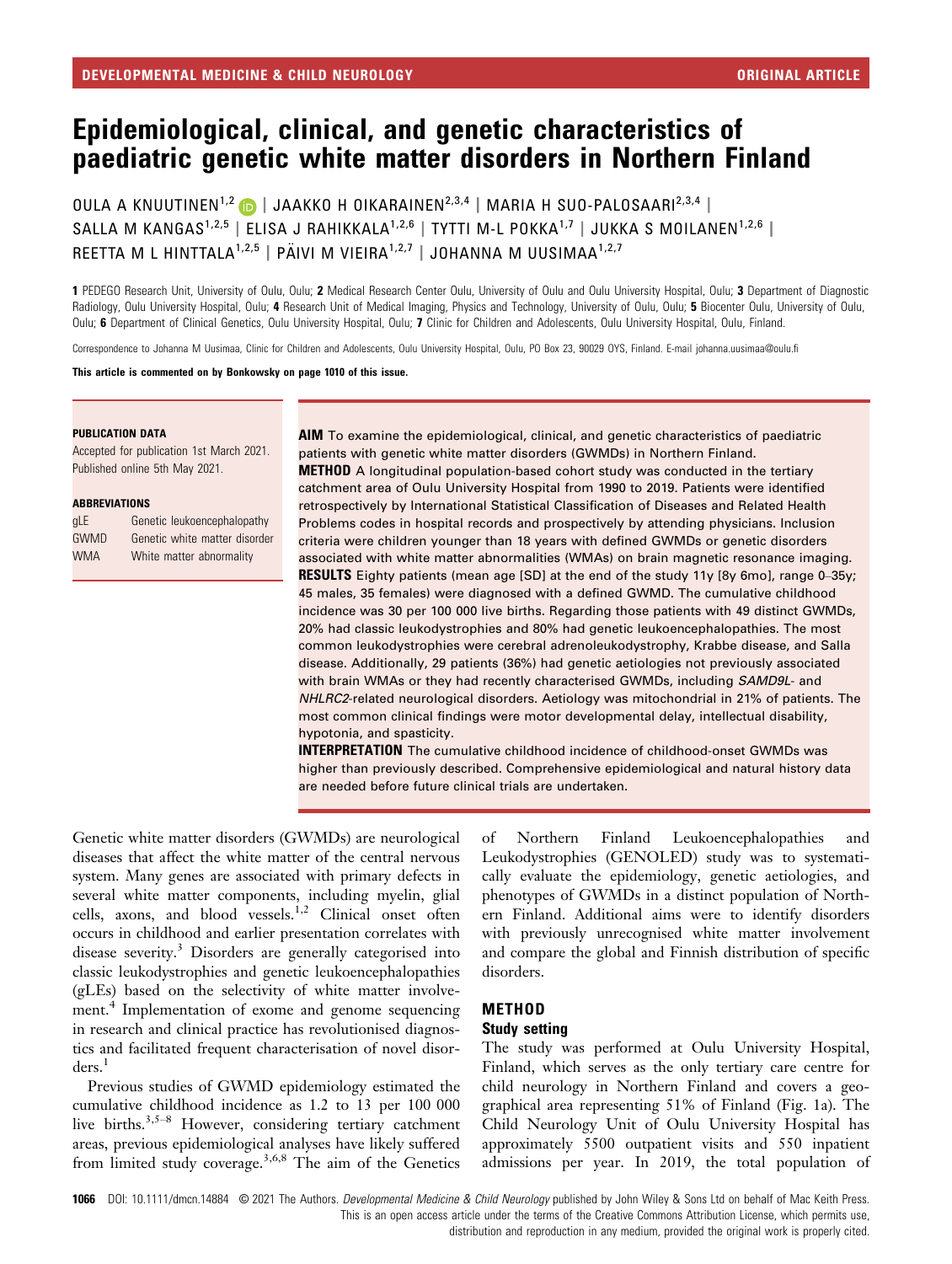Northern Finland was 738 883 and the population under the age of 18 years was  $156$  347.<sup>9</sup>

## Study design

The study population included all paediatric cases with suspected GWMDs evaluated at the Clinic for Children and Adolescents of Oulu University Hospital between 1990 and 2019. The Finnish modification of the International Statistical Classification of Diseases and Related Health Problems, Ninth Revision (ICD-9) and ICD-10 codes for known GWMDs (Table S1, online supporting information) was used. Patients under 18 years of age at the time of clinical evaluation were retrospectively identified as having GWMDs using the hospital's patient registry. Additionally, patients with a known GWMD or noted white matter abnormalities (WMAs) and a genetic diagnosis were prospectively identified by treating physicians. Identifiable patient data were removed during data collection. Clinical and laboratory data and preliminary radiological data were collected from the patient records (Appendix S1, online supporting information). Age at onset was recorded at the first observation of symptoms or findings related to the diagnosed disorder.

The results of genetic studies conducted on a clinical basis were collected. The clinical significance of genetic variants was retrieved from the ClinVar database;<sup>10</sup> when unavailable, variants were classified according to the criteria of the American College of Medical Genetics and Genomics.<sup>11</sup> Digital or film brain magnetic resonance imaging (MRI) scans were evaluated by a radiologist in training (JO, 5y of experience in radiology) and a paediatric radiologist (MS-P, 17y of experience in radiology and 10y of experience in paediatric neuroradiology). Neuroradiological data were analysed systematically according to pattern recognition criteria.<sup>12</sup> Specific disorders were classified as leukodystrophies and gLEs according to the definition published by Vanderver et  $al.^4$  gLEs were further divided into mitochondrial and other gLEs.

The patient selection process is shown in Fig. 1b. The inclusion criteria were patients younger than 18 years at the time of clinical evaluation, who were living in the tertiary catchment area of Oulu University Hospital and who had a GWMD associated with WMAs either previously or as identified in the current study. Exclusion criteria are shown in Fig. 1b. Leukodystrophy cases without available brain MRI data were included only if an original written radiology report by a specialist in radiology confirmed the presence of WMAs. Additionally, patients with known  $gLEs<sup>4</sup>$  without WMAs at the time of the brain imaging were included.

# Statistical analysis

Previously described methods $13$  for calculating the cumulative childhood incidence were the 'Dx', life table, and 'DOB' methods. The Dx is calculated by taking the number of observed cases divided by the number of total births during the diagnosis period. $13$  In this study, the cumulative

## What this paper adds

- Forty-nine distinct genetic white matter disorders (GWMDs) were identified, with 20% of cases being classic leukodystrophies.
- The cumulative childhood incidence of GWMDs was higher than described previously.
- A considerable proportion (36%) of GWMDs were previously undefined or recently characterised GWMDs.
- Mitochondrial aetiology was more common (21%) than previously reported.

childhood incidence was calculated using the Dx method by dividing the number of observed cases under 18 years of age by the number of live births (obtained from Statistics Finland) $14$  during the diagnosis period (1990–2019). Proportions between two groups were compared using the standard normal deviate test.<sup>15</sup> Continuous, non-normally distributed variables were compared using the two-tailed Mann–Whitney U test. A *p*-value equal to or less than  $0.05$ was considered statistically significant. Statistical analyses were performed using SPSS for Windows v 25.0 (IBM Corp., Armonk, NY, USA) and StatsDirect v3 (StatsDirect Ltd, Birkenhead, UK).

## Ethical approval

The study was approved by the ethics committee of the Northern Ostrobothnia Hospital District and carried out in accordance with the Declaration of Helsinki.

# RESULTS

In total, 80 cases with 49 distinct GWMDs were identified (Tables 1 and 2), including 16 with leukodystrophy (20%) and 64 with gLE (80%). The cumulative childhood incidence was 30 per 100 000 live births (1 in 3333 live births) for all GWMDs, six (1 in 16 667 live births) for classic leukodystrophies, and 24 (1 in 4167 live births) for gLEs. When the decades 1990 to 1999, 2000 to 2009, and 2010 to 2019 were examined separately, the cumulative childhood incidence of all GWMDs was 5.1, 17.9, and 71.8 (1 in 19 608, 1 in 5587, and 1 in 1393) respectively (Table S2, online supporting information). Fig. 1c shows the diseases divided into GWMD categories according to van der Knaap et al.<sup>1</sup> Of the 64 cases with gLE, 15 (23%) were mitochondrial and 49 (77%) were other gLEs. In total, 16 cases (21%) with mitochondrial aetiologies were identified, including 15 with mitochondrial gLEs and one with leukodystrophy (leukoencephalopathy with brain stem and spinal cord involvement and lactate elevation; MIM no. 611105). The most common mitochondrial disorder was mitochondrial myopathy, encephalopathy, lactic acidosis, and stroke-like episodes (MIM no. 540000;  $n=3$ ). Eight patients (10%) with disorders belonging to the Finnish disease heritage were identified. These included Salla disease (MIM no. 604369;  $n=3$ ), muscular dystrophy-dystroglycanopathy (congenital with brain and eye anomalies) type A3 (previously known as muscle-eye-brain disease; MIM no. 253280; n=2), mitochondrial DNA depletion syndrome 7 (hepatocerebral type) (MIM no. 271245;  $n=2$ ), and neuronal ceroid lipofuscinosis 5 (MIM no.  $256731; n=1$ ).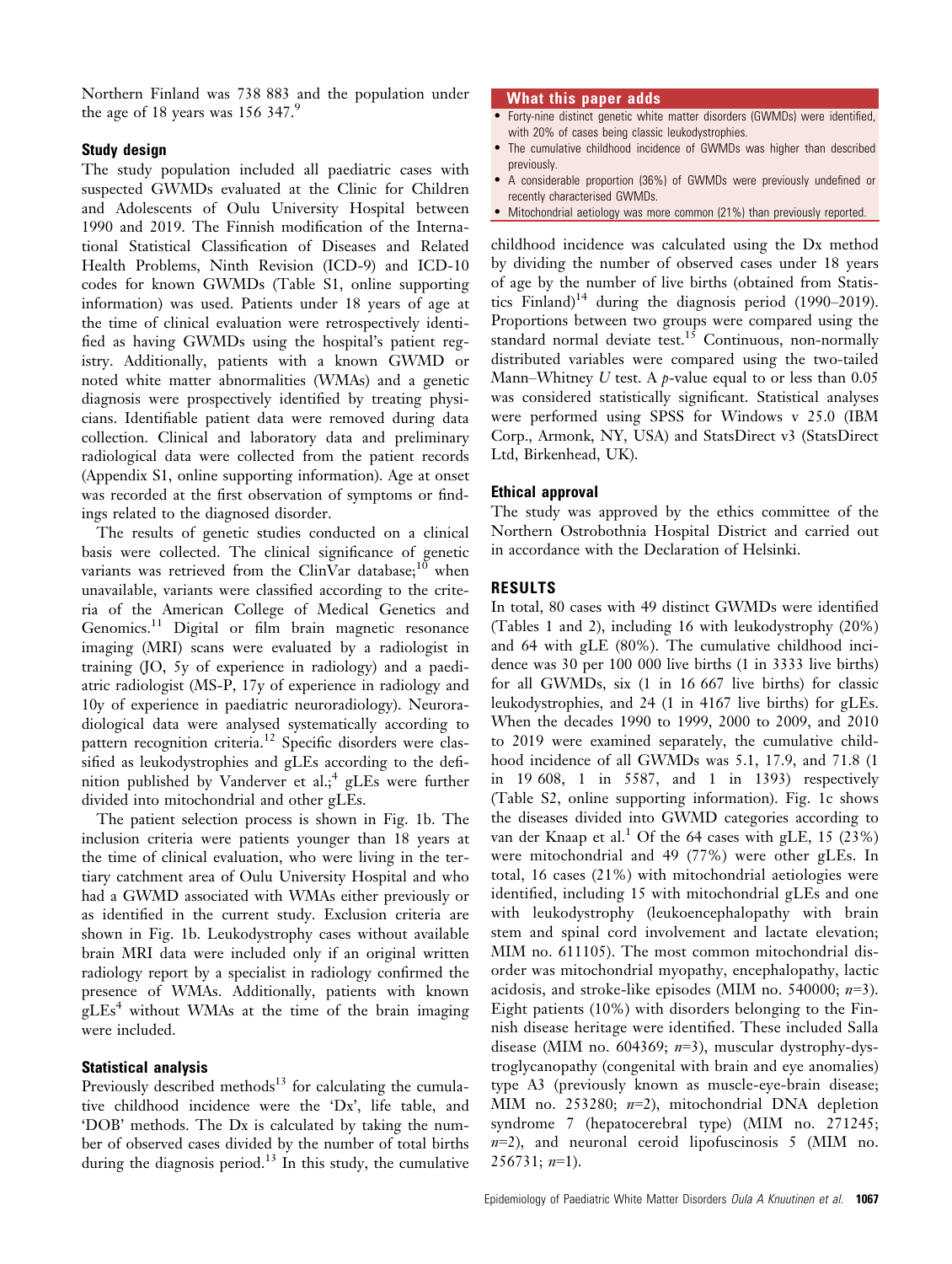

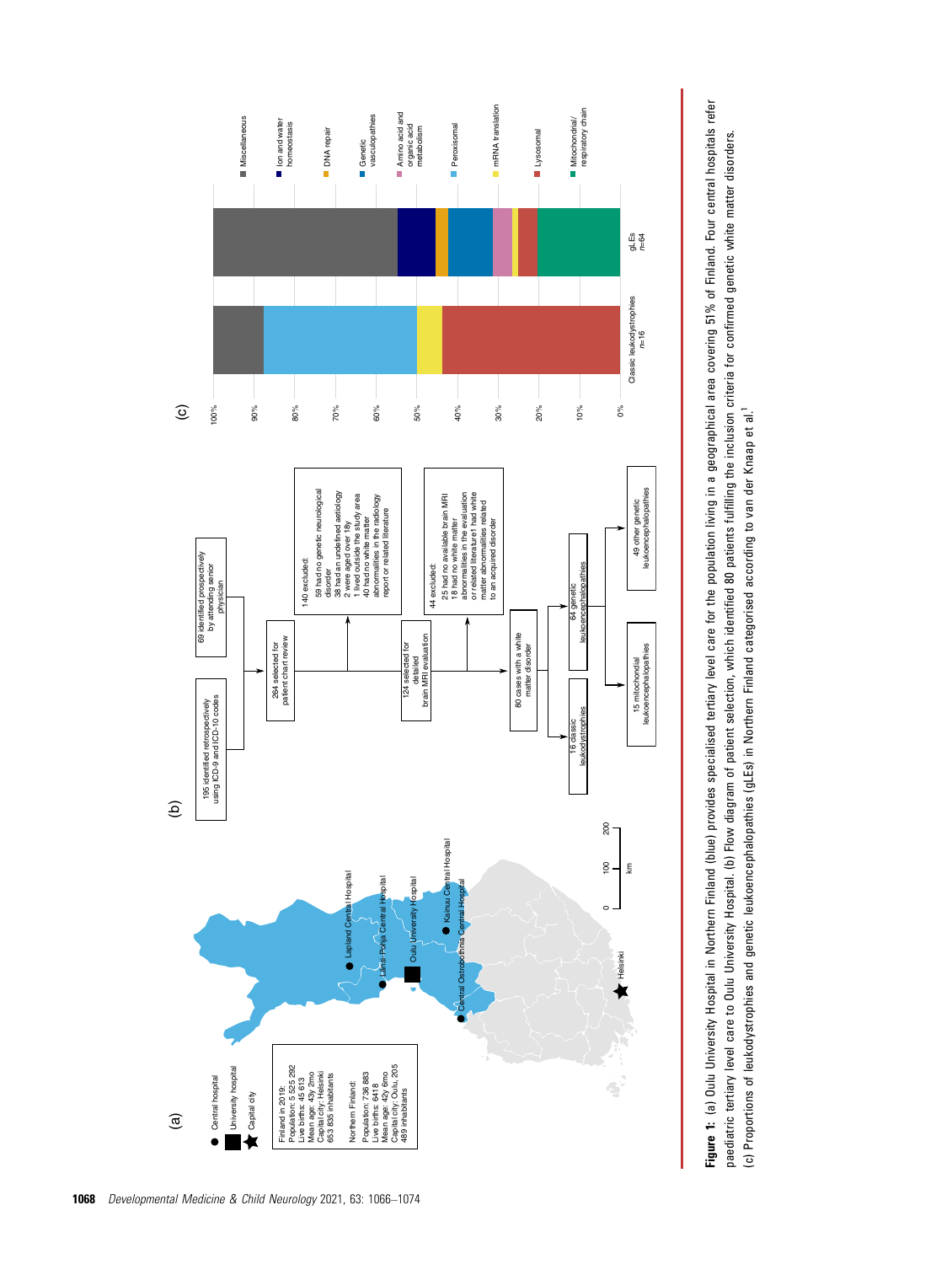|  |  |  |  |  |  | Table 1: Genetic white matter disorders in Northern Finland: classic leukodystrophies and mitochondrial genetic leukoencephalopathier |  |  |
|--|--|--|--|--|--|---------------------------------------------------------------------------------------------------------------------------------------|--|--|
|  |  |  |  |  |  |                                                                                                                                       |  |  |

|                          | Disorder, MIM number (disease-causing gene)                                                | n (%)   | Cumulative childhood<br>incidence per 100 000<br>live births (95% CI) |
|--------------------------|--------------------------------------------------------------------------------------------|---------|-----------------------------------------------------------------------|
| Classic leukodystrophies | Adrenoleukodystrophy, 300100 (ABCD1)                                                       | 6(7.5)  | $2.2(0.8-4.6)$                                                        |
|                          | Krabbe disease, 245200 (GALC)                                                              | 3(3.8)  | $1.1(0.23 - 3.1)$                                                     |
|                          | Salla disease, 604369 (SLC17A5) <sup>a</sup>                                               | 3(3.8)  | $1.1(0.23 - 3.1)$                                                     |
|                          | Alexander disease, 203450 (GFAP)                                                           | 1(1.3)  | $0.37(0.009 - 2.0)$                                                   |
|                          | Chromosome 18q deletion syndrome, 601808                                                   | 1(1.3)  | $0.37(0.009 - 2.0)$                                                   |
|                          | LBSL, 611105 (DARS2)                                                                       | 1(1.3)  | $0.37(0.009 - 2.0)$                                                   |
|                          | Metachromatic leukodystrophy, 250100 (ARSA)                                                | 1(1.3)  | $0.37(0.009 - 2.0)$                                                   |
|                          | Total                                                                                      | 16 (20) | $6.0(3.5-9.1)$                                                        |
| Mitochondrial genetic    | MELAS, 540000 (mtDNA, e.g. MT-TL1)                                                         | 3(3.8)  | $1.1(0.23 - 3.1)$                                                     |
| leukoencephalopathies    | MTDPS7 (IOSCA), 271245 ( $TWNK$ ) <sup>a</sup>                                             | 2(2.5)  | $0.7(0.09-2.6)$                                                       |
|                          | Kearns-Sayre and Pearson marrow-pancreas<br>syndromes, 530000 and 557000 (mtDNA deletions) | 2(2.5)  | $0.7(0.09-2.6)$                                                       |
|                          | LKENP, 615889 (AARS2)                                                                      | 2(2.5)  | $0.7(0.09-2.6)$                                                       |
|                          | CLN5, 256731 (CLN5) <sup>b</sup>                                                           | 1(1.3)  | $0.37(0.009 - 2.0)$                                                   |
|                          | COXPD7, 613559 (MTRFR) <sup>b</sup>                                                        | 1(1.3)  | $0.37(0.009 - 2.0)$                                                   |
|                          | Glutaric acidemia Ilc, 231680 (ETFDH)                                                      | 1(1.3)  | $0.37(0.009 - 2.0)$                                                   |
|                          | Leigh syndrome due to mitochondrial complex I<br>deficiency, 256000 (SURF1)                | 1(1.3)  | $0.37(0.009 - 2.0)$                                                   |
|                          | MIRAS, 607459 (POLG)                                                                       | 1(1.3)  | $0.37(0.009 - 2.0)$                                                   |
|                          | MTDPS5, 612073 (SUCLA2)                                                                    | 1(1.3)  | $0.37(0.009 - 2.0)$                                                   |
|                          | Total                                                                                      | 15 (19) | $5.6(3.8 - 8.6)$                                                      |

<sup>a</sup>Finnish disease heritage. <sup>b</sup>Recently characterised or previously undefined genetic white matter disorder. MIM, Mendelian Inheritance in Man; CL confidence interval; LBSL, leukoencephalopathy with brainstem and spinal cord involvement and lactate elevation; MELAS, mitochondrial myopathy, encephalopathy, lactic acidosis, and stroke-like episodes; mtDNA, mitochondrial deoxyribonucleic acid; MTDPS7, mitochondrial DNA depletion syndrome 7; IOSCA, infantile-onset spinocerebellar ataxia; LKENP, leukoencephalopathy, progressive, with ovarian failure; CLN5, neuronal ceroid lipofuscinosis 5; COXPD7, combined oxidative phosphorylation deficiency 7; MIRAS, mitochondrial recessive ataxia syndrome; MTDPS5, mitochondrial DNA depletion syndrome 5.

Diagnosis was made with genetic testing (93.7%) or, in deceased patients without genetic testing, through enzymatic studies (6.3%). Chromosomal analysis results were available in 64% of cases. In total, 72 cases (90.0%) had single nuclear gene defects, five cases (6.3%) had mitochondrial DNA defects, and three cases (3.8%) had chromosomal abnormalities (6p25 deletion, 18q deletion, and ring chromosome 18). Of the causal nuclear variants, 60% were inherited recessively (37% homozygous and 24% compound heterozygous variants), 28% were heterozygous variants consistent with dominant inheritance, and 12% were hemizygous consistent with X-linked recessive inheritance (see Table S3, online supporting information, for all causal variants).

Patient demographics and clinical characteristics are summarised in Table 3. At the end of the study period, the mean age was 11 years (SD 8y 6mo, range 0–35y). Out of 80 cases, 45 were male. Male sex was more frequent in leukodystrophies than in gLEs (81% vs 50% respectively;  $p=0.016$ ). Most patients were ethnic Finns ( $n=69, 86\%$ ). Patients' parents were consanguineous in six cases (7.5%); a family history of GWMD was reported in 26 cases (33%). The most common clinical findings were motor developmental delay (79%), intellectual disability (56%), hypotonia (60%), and spasticity (49%). Epilepsy was diagnosed in 29 cases (36%) and the median age at seizure onset was 12 months (range: 4d–15y). The median age at disease onset was 5 months (range:  $0-15y$ ) while the median age at diagnosis was 46 months (range:  $0-23y$ ). Age at diagnosis was significantly earlier  $(p=0.013)$  in the leukodystrophy group (median: 20mo) than in the gLE group (median: 57mo). At the end of the study, 21 cases (26%) were deceased and the median age at death was 31 months (range: 0–22y). The death rate was 44% and 22% for leukodystrophies and gLEs respectively  $(p=0.068)$ . A feeding tube was placed in 31 cases (39%) and the median age at placement was 18 months. There were no additional statistically significant differences between leukodystrophies and gLEs  $(p>0.05)$ .

Eight cases with a defined disorder previously defined as a GWMD had no WMAs on detailed brain MRI assessments (Table S4, online supporting information). The median age at the latest MRI in this patient group was 8 months (range: 0–21y); the available brain MRIs of four patients had been taken before the age of 12 months. Three patients with carbamoyl phosphate synthetase I deficiency (MIM no. 237300) and one with 3-hydroxy-3 methylglutaryl-CoA lyase deficiency (MIM no. 246450) were placed on dietary restrictions.

Twenty-nine patients (36%) with 20 disorders had a defined genetic aetiology not previously associated with brain WMAs or a recently characterised GWMD, including ataxia-pancytopenia syndrome (MIM no. 159550; SAMD9L;  $n=3$ ,<sup>16</sup> fibrosis, neurodegeneration, and cerebral angiomatosis disease (MIM no. 618278; NHLRC2;  $n=3$ ),<sup>17</sup> Lujan–Fryns syndrome (MIM no. 309520; MED12;  $n=2$ ), spastic paraplegia 4, autosomal dominant (MIM no. 182601; SPAST;  $n=2$ ), and TAF1C-related neurological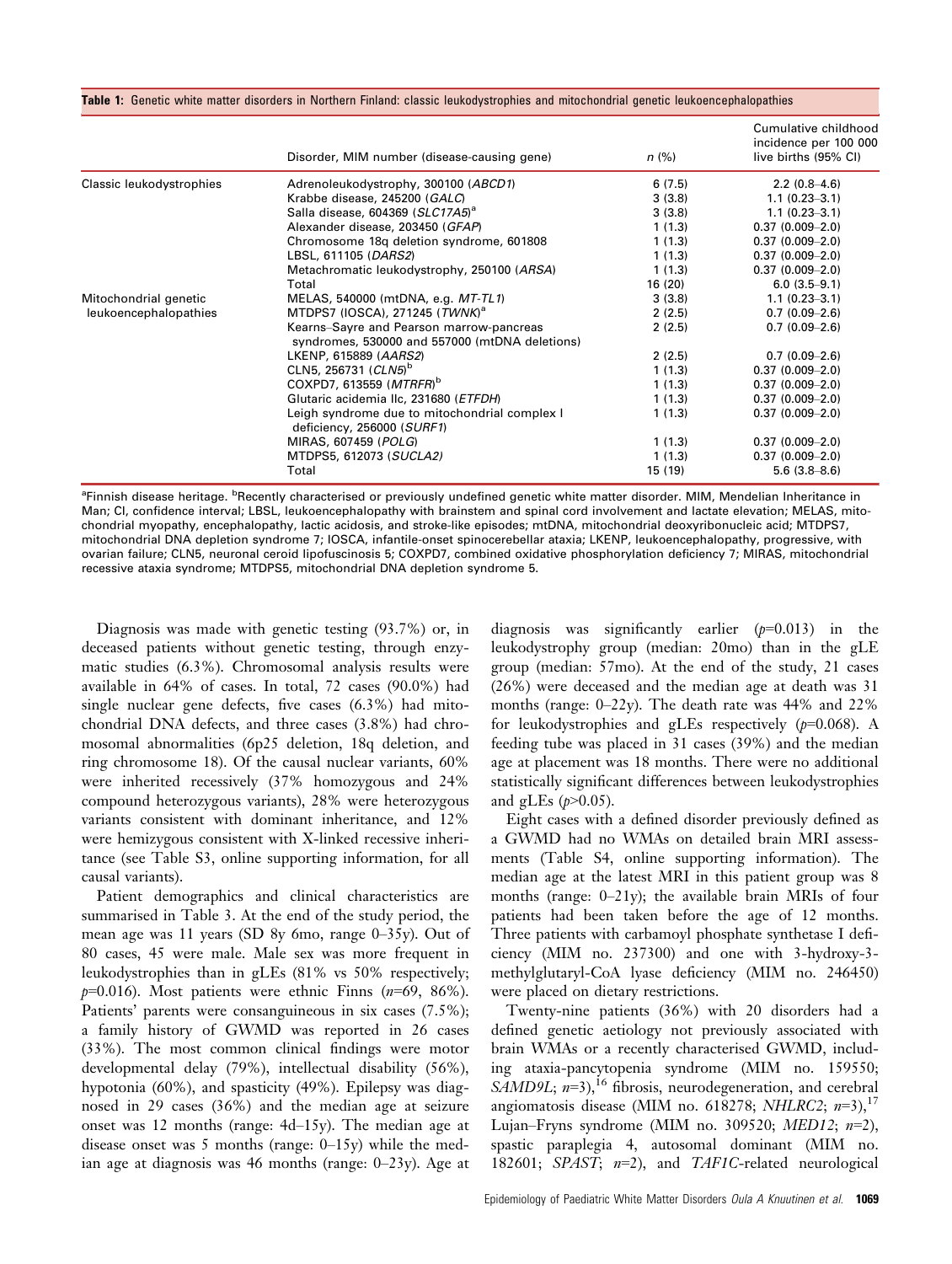|                                     | Disorder, MIM number (disease-causing gene)                      | n (%)   | Cumulative childhood<br>incidence per 100 000<br>live births (95% CI) |
|-------------------------------------|------------------------------------------------------------------|---------|-----------------------------------------------------------------------|
| Other genetic leukoencephalopathies | CRMCC1 (Coats plus syndrome), 612199 (CTC1)                      | 5(6.0)  | $1.8(0.6-4.2)$                                                        |
|                                     | ATXPC, 159550 (SAMD9L) <sup>a</sup>                              | 3(3.8)  | $1.1(0.23 - 3.1)$                                                     |
|                                     | FINCA disease, 618278 (NHLRC2) <sup>a</sup>                      | 3(3.8)  | $1.1(0.23 - 3.1)$                                                     |
|                                     | MDDGA3 (muscle-eye-brain disease), 253280 (POMGNT1) <sup>b</sup> | 2(2.5)  | $0.7(0.09-2.6)$                                                       |
|                                     | AHDS, 300523 (SLC16A2)                                           | 2(2.5)  | $0.7(0.09-2.6)$                                                       |
|                                     | Cockayne syndrome, type B, 133540 (ERCC6)                        | 2(2.5)  | $0.7(0.09-2.6)$                                                       |
|                                     | Hereditary homocystinurias, 236250 and 250940<br>(MTHFR and MTR) | 2(2.5)  | $0.7(0.09-2.6)$                                                       |
|                                     | Lujan-Fryns syndrome, 309520 (MED12) <sup>a</sup>                | 2(2.5)  | $0.7(0.09-2.6)$                                                       |
|                                     | MICPCH, 300749 (CASK) <sup>a</sup>                               | 2(2.5)  | $0.7(0.09-2.6)$                                                       |
|                                     | Mucolipidosis II, 252500 (GNPTAB) <sup>a</sup>                   | 2(2.5)  | $0.7(0.09-2.6)$                                                       |
|                                     | NBIA5, 300894 (WDR45) <sup>a</sup>                               | 2(2.5)  | $0.7(0.09-2.6)$                                                       |
|                                     | SPG4, 182601 (SPAST) <sup>a</sup>                                | 2(2.5)  | $0.7(0.09-2.6)$                                                       |
|                                     | Cardiofaciocutaneous syndrome 1, 115150 (BRAF) <sup>a</sup>      | 1(1.3)  | $0.37(0.009 - 2.0)$                                                   |
|                                     | Chromosome 6pter-p24 deletion syndrome, 612582                   | 1(1.3)  | $0.37(0.009 - 2.0)$                                                   |
|                                     | CPS I deficiency, 237300 (CPS1)                                  | 1(1.3)  | $0.37(0.009 - 2.0)$                                                   |
|                                     | EIEE34, 616645 (SLC12A5) <sup>a</sup>                            | 1(1.3)  | $0.37(0.009 - 2.0)$                                                   |
|                                     | EIEE42, 617106 (CACNA1A) <sup>a</sup>                            | 1(1.3)  | $0.37(0.009 - 2.0)$                                                   |
|                                     | EIEE44, 617132 (UBA5) <sup>a</sup>                               | 1(1.3)  | $0.37(0.009 - 2.0)$                                                   |
|                                     | Fabry disease, 301500 (GLA)                                      | 1(1.3)  | $0.37(0.009 - 2.0)$                                                   |
|                                     | HMGCLD, 246450 (HMGCL)                                           | 1(1.3)  | $0.37(0.009 - 2.0)$                                                   |
|                                     | Lissencephaly 3, 611603, (TUBA1A) <sup>a</sup>                   | 1(1.3)  | $0.37(0.009 - 2.0)$                                                   |
|                                     | MDR13, 614563 (DYNC1H1) <sup>a</sup>                             | 1(1.3)  | $0.37(0.009 - 2.0)$                                                   |
|                                     | MIRAGE syndrome, 617053 (SAMD9) <sup>a</sup>                     | 1(1.3)  | $0.37(0.009 - 2.0)$                                                   |
|                                     | MRX1, 309530 (IQSEC2)                                            | 1(1.3)  | $0.37(0.009 - 2.0)$                                                   |
|                                     | MRX102, 300958 (DDX3X) <sup>a</sup>                              | 1(1.3)  | $0.37(0.009 - 2.0)$                                                   |
|                                     | NECFM, 617393 (NACC1)                                            | 1(1.3)  | $0.37(0.009 - 2.0)$                                                   |
|                                     | Rett syndrome, congenital variant, 613454 (FOXG1) <sup>a</sup>   | 1(1.3)  | $0.37(0.009 - 2.0)$                                                   |
|                                     | Ring chromosome 18 syndrome                                      | 1(1.3)  | $0.37(0.009 - 2.0)$                                                   |
|                                     | Spinocerebellar ataxia 29, 117360 (ITPR1) <sup>a</sup>           | 1(1.3)  | $0.37(0.009 - 2.0)$                                                   |
|                                     | TAF1C-related disorder (TAF1C) <sup>a</sup>                      | 1(1.3)  | $0.37(0.009 - 2.0)$                                                   |
|                                     | VAIHS, 615688 (ADA2) <sup>a</sup>                                | 1(1.3)  | $0.37(0.009 - 2.0)$                                                   |
|                                     | Wilson disease, 277900 (ATP7B)                                   | 1(1.3)  | $0.37(0.009 - 2.0)$                                                   |
|                                     | Total                                                            | 49 (61) | $18(15-21)$                                                           |

<sup>a</sup>Recently characterised or previously undefined genetic white matter disorder. <sup>b</sup>Finnish disease heritage. MIM, Mendelian Inheritance in Man; CI, confidence interval; CRMCC1, cerebroretinal microangiopathy with calcifications and cysts 1; ATXPC, ataxia-pancytopenia syndrome; FINCA, fibrosis, neurodegeneration, and cerebral angiomatosis; MDDGA3, muscular dystrophy-dystroglycanopathy (congenital with brain and eye anomalies) A3; AHDS, Allan–Herndon–Dudley syndrome; MICPCH, mental retardation and microcephaly with pontine and cerebellar hypoplasia; NBIA5, neurodegeneration with brain iron accumulation 5; SPG4, spastic paraplegia 4, autosomal dominant; CPS I, carbamoyl phosphate synthetase I deficiency; EIEE, epileptic encephalopathy, early infantile; HMGCLD, 3-hydroxy-3-methylglutaryl-CoA lyase deficiency; MDR13, mental retardation, autosomal dominant 13; MIRAGE, myelodysplasia, infection, restriction of growth, adrenal hypoplasia, genital phenotypes, and enteropathy; MRX, mental retardation, X-linked; NECFM, neurodevelopmental disorder with epilepsy, cataracts, feeding difficulties, and delayed brain myelination; VAIHS, vasculitis, autoinflammation, immunodeficiency, and hematologic defects syndrome; GWMD, genetic white matter disorder.

phenotype  $(n=1)$ .<sup>18</sup> Clinical features and neuroimaging findings are shown in Table 4. Causal variants were consistent with a recessive mode of inheritance in 34.5% (13.8% homozygous, 20.7% compound heterozygous), dominant in 58.6%, and X-linked in 6.9% of cases. Heterozygous variants were more frequent in this patient group compared to all GWMDs (68% vs  $27\%$ ;  $p=0.001$ ).

# **DISCUSSION**

The current study was a longitudinal, population-based cohort study of all GWMD cases in Northern Finland between 1990 and 2019. Eighty patients were diagnosed with 49 distinct defined GWMDs. The cumulative childhood incidence was 30 per 100 000 live births (1 in 3333 live births), which was higher than previous estimates. Surveys,<sup>7</sup> ICD-9-based cohorts,<sup>3,8</sup> and registry-based cohorts<sup>5-</sup>  $7$  reported figures between 1.2 and 13.0 (Table S5, online supporting information). Based on allele frequencies of GWMD-causing variants, a recent study by Soderholm et al.<sup>19</sup> predicted an incidence of 21 per 100 000 live births. This closely matches the current study findings, demonstrating concordance between genomic database and population-based estimates. The lower incidence in previous observational studies may be explained by limited coverage of observed population areas<sup>3,6,8</sup> and underreporting of cases in questionnaires and national databases.<sup>5,7</sup> Additionally, the development of brain imaging technologies and implementation of next-generation sequencing have enabled a higher diagnosis rate.<sup>20</sup> When we examined the decades separately, the cumulative childhood incidence increased towards the later decades in the current study. This is likely due to improved clinician awareness and GWMD diagnostics in addition to selection bias favouring more recently diagnosed cases.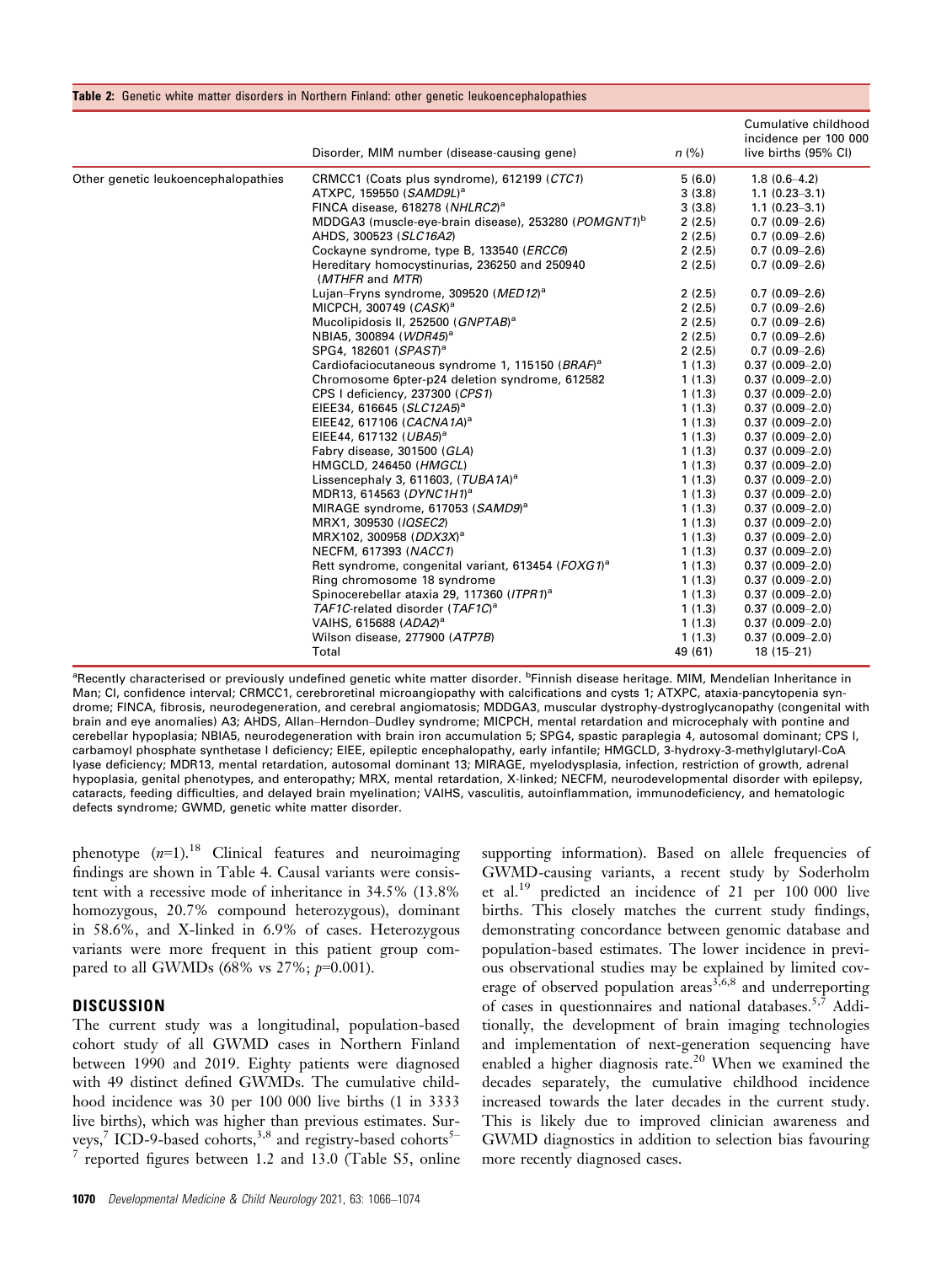#### Table 3: Patient demographics and clinical characteristics of white matter disorders in Northern Finland from 1990 to 2019

|                                                                     | All GWMDs $(n=80)$ | Classic leukodystrophies $(n=16)$ | gLEs $(n=64)$ | $p^{\rm a}$ |
|---------------------------------------------------------------------|--------------------|-----------------------------------|---------------|-------------|
| Cumulative childhood incidence per 100 000 live births <sup>b</sup> | 30                 | 6                                 | 24            | NA          |
| Male                                                                | 45 (56)            | 13 (81)                           | 32 (50)       | 0.016       |
| Finnish ethnicity                                                   | 69/78 (88)         | 14 (88)                           | 55/62 (89)    | 0.999       |
| Parental consanguinity                                              | 6/69(9)            | 0/14(0)                           | 6/55(11)      | 0.174       |
| Family history of GWMD                                              | 26/78 (33)         | 7 (44)                            | 19/63 (30)    | 0.256       |
| Intellectual disability                                             | 45/71 (63)         | 5/11(45)                          | 40/60 (66)    | 0.123       |
| Motor developmental delay                                           | 63 (79)            | 13 (81)                           | 50/61 (82)    | 0.999       |
| Hypotonia                                                           | 48/79 (61)         | 9(56)                             | 39/63 (62)    | 0.585       |
| Spasticity                                                          | 39 (49)            | 8(50)                             | 31 (48)       | 0.999       |
| Extrapyramidal signs                                                | 18 (23)            | 2(13)                             | 16(25)        | 0.340       |
| Ataxia                                                              | 23 (29)            | 6(38)                             | 17(27)        | 0.376       |
| Epilepsy                                                            | 29 (36)            | 5(31)                             | 24 (38)       | 0.582       |
| Age at onset, mo, median (range)                                    | $12(0-180)$        | $110(0 - 130)$                    | $12(0 - 180)$ | 0.524       |
| Age at disease onset, mo, median (range)                            | $5(0-180)$         | $6(0-100)$                        | $5(0-180)$    | 0.312       |
| Age at diagnosis, mo, median (range)                                | 46 (0-270)         | $20(1-120)$                       | $57(0 - 270)$ | 0.013       |
| Deceased                                                            | 21 (26)            | 7(44)                             | 14 (22)       | 0.068       |
| Age at death, mo, median (range)                                    | $31(1 - 260)$      | $41(1 - 120)$                     | $31(5 - 260)$ | 0.659       |
| Required feeding tube                                               | 31/79 (39)         | 7(44)                             | 24/63 (38)    | 0.585       |
| Age at placement, mo, median (range)                                | $18(5 - 190)$      | $18(6 - 120)$                     | $18(5 - 190)$ | 0.773       |

Data are n (%) unless otherwise stated. <sup>a</sup>Compared between classic leukodystrophies and genetic leukoencephalopathies. <sup>b</sup>Calculated using 268 636 live births between January 1990 and December 2019.<sup>14</sup> GWMD, genetic white matter disorder; gLE, genetic leukoencephalopathy; NA, not applicable.

| <b>Table 4:</b> Recently characterised or previously undefined genetic white matter disorders $(n=29)$ |                |                    |                     |                          |                                                                                          |  |  |  |
|--------------------------------------------------------------------------------------------------------|----------------|--------------------|---------------------|--------------------------|------------------------------------------------------------------------------------------|--|--|--|
| Disorder, MIM number                                                                                   |                | n Sex              | Gene                | Zygosity                 | <b>Clinical features</b>                                                                 |  |  |  |
| ATXPC, 159550                                                                                          | 3              | $M(2)$ and<br>F(1) | SAMD9L              | Heterozygous             | Migraine, nystagmus, ADHD, cytopenias,<br>myelodysplastic syndrome                       |  |  |  |
| Cardiofaciocutaneous<br>syndrome 1, 115150                                                             | 1              | F                  | <b>BRAF</b>         | Heterozygous             | Hypotonia, macrocephaly, intellectual disability,<br>cardiomyopathy, growth failure      |  |  |  |
| COXPD7, 613559                                                                                         | 1              | м                  | C12orf65            | Homozygous               | Spastic paraparesis, ataxia, intellectual disability                                     |  |  |  |
| EIEE34, 616645                                                                                         |                | F                  | <b>SLC12A5</b>      | Homozygous               | Hypotonia, epilepsy, intellectual disability                                             |  |  |  |
| EIEE42, 617106                                                                                         | 1              | F                  | CACNA1A             | Heterozygous             | Ataxia, choreoathetosis, epilepsy, intellectual disability                               |  |  |  |
| EIEE44, 617132                                                                                         | 1              | M                  | UBA5                | Compound<br>heterozygous | Spastic tetraparesis, ataxia, epilepsy, intellectual<br>disability, microcephaly         |  |  |  |
| FINCA disease, 618278                                                                                  | 3              | M                  | NHLRC2              | Compound<br>heterozygous | Dystonic tetraparesis, epilepsy, progressive respiratory<br>insufficiency, anaemia       |  |  |  |
| Lissencephaly 3, 611603                                                                                | 1              | F                  | TUBA <sub>1</sub> A | Heterozygous             | Spastic tetraparesis, epilepsy, intellectual disability,<br>microcephaly                 |  |  |  |
| Lujan-Fryns syndrome,<br>309520                                                                        | $\mathbf{2}$   | M                  | MED <sub>12</sub>   | Hemizygous               | Motor developmental delay, intellectual disability, optic<br>nerve hypoplasia            |  |  |  |
| MDR13, 614563                                                                                          | 1              | M                  | DYNC1H1             | Heterozygous             | Hypotonia, epilepsy, intellectual disability, microcephaly                               |  |  |  |
| MICPCH, 300749                                                                                         | 2              | F                  | <b>CASK</b>         | Heterozygous             | Hypotonia, intellectual disability, epilepsy, microcephaly                               |  |  |  |
| MIRAGE, 617053                                                                                         | 1              | M                  | SAMD9               | Heterozygous             | Spasticity, ataxia, myelodysplastic syndrome                                             |  |  |  |
| MRX102, 300958                                                                                         | 1              | F                  | DDX3X               | Heterozygous             | Motor developmental delay, intellectual disability,<br>microcephaly                      |  |  |  |
| Mucolipidosis II, 252500                                                                               | $\overline{2}$ | F                  | <b>GNPTAB</b>       | Compound<br>heterozygous | Spasticity, intellectual disability, congestive heart failure,<br>skeletal abnormalities |  |  |  |
| NBIA5, 300894                                                                                          | 2              | F                  | WDR45               | Heterozygous             | Spastic tetraparesis, epilepsy, intellectual disability                                  |  |  |  |
| Rett syndrome, congenital<br>variant, 613454                                                           | 1              | F                  | FOXG1               | Heterozygous             | Hypotonia, athetosis, epilepsy, intellectual disability,<br>microcephaly                 |  |  |  |
| SPG4, 182601                                                                                           | 2              | M and F            | <b>SPAST</b>        | Heterozygous             | Spastic paraparesis, mild intellectual disability                                        |  |  |  |
| Spinocerebellar ataxia 29,<br>117360                                                                   | 1              | м                  | <b>ITPR1</b>        | Heterozygous             | Motor and speech development delay, ataxia, atrial<br>septal defect                      |  |  |  |
| TAF1C-related disorder                                                                                 | 1              | F                  | TAF1C               | Homozygous               | Tetraparesis, epilepsy, intellectual disability,<br>microcephaly, precocious puberty     |  |  |  |
| VAIHS, 615688                                                                                          | 1              | F                  | ADA2                | Homozygous               | Motor developmental delay, epilepsy, intellectual<br>disability, skin vasculitis         |  |  |  |

MIM, Mendelian Inheritance in Man; ATXPC, ataxia-pancytopenia syndrome; M, male; F, female; ADHD, attention-deficit/hyperactivity disorder; COXPD7, combined oxidative phosphorylation deficiency 7; EIEE, epileptic encephalopathy, early infantile; FINCA, fibrosis, neurodegeneration, and cerebral angiomatosis; MDR13, mental retardation, autosomal dominant 13; MICPCH, mental retardation and microcephaly with pontine and cerebellar hypoplasia; MIRAGE, myelodysplasia, infection, restriction of growth, adrenal hypoplasia, genital phenotypes, and enteropathy; MRX, mental retardation, X-linked; NBIA5, neurodegeneration with brain iron accumulation 5; SPG4, spastic paraplegia 4, autosomal dominant; VAIHS, vasculitis, autoinflammation, immunodeficiency, and hematologic defects syndrome.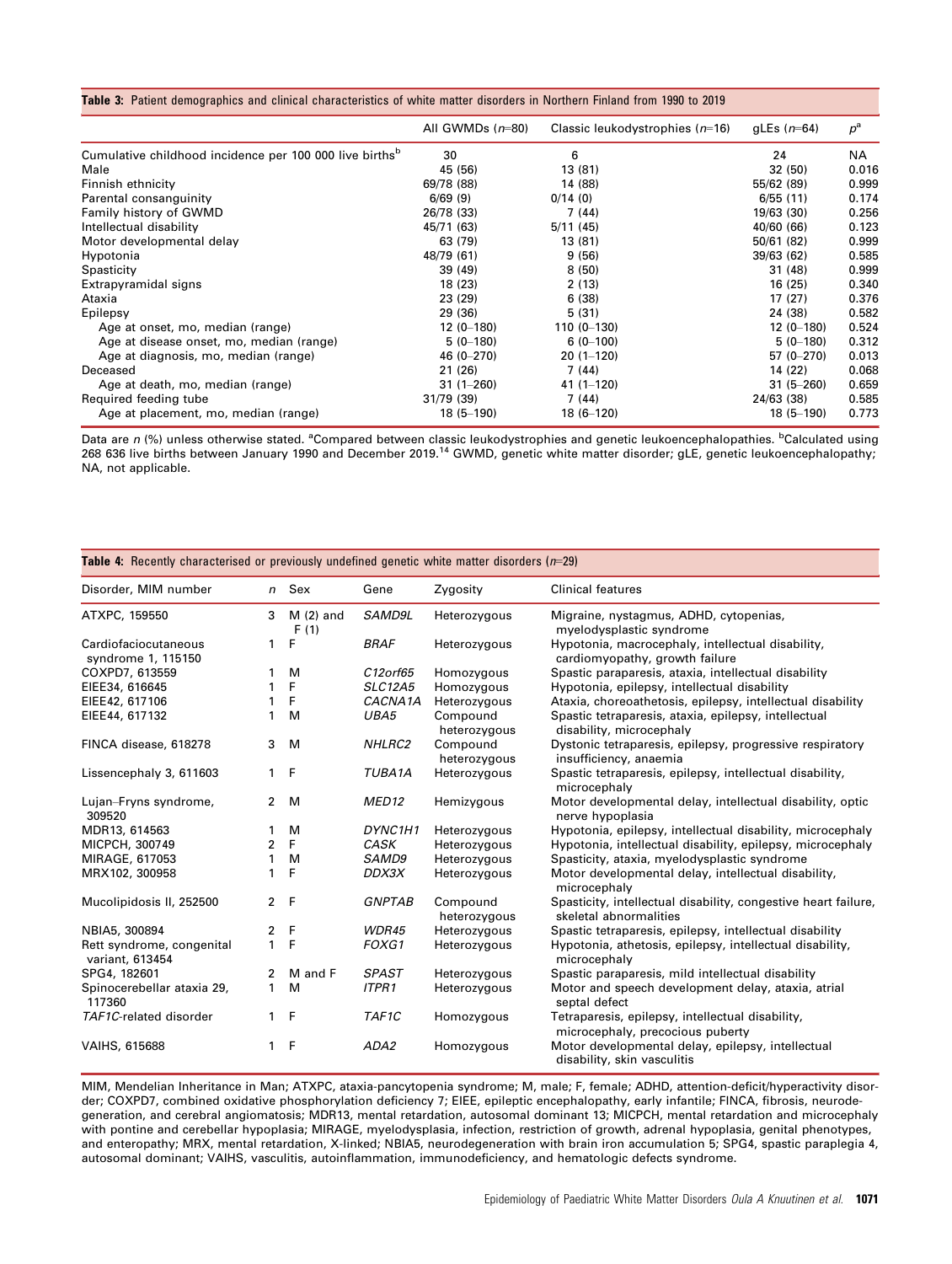The hallmarks of leukodystrophies, that is, motor developmental delay, intellectual disability, and spasticity were common (79%, 56%, and 49% respectively). The median age at disease onset was relatively early (5mo), which is consistent with an Iranian study by Ashrafi et al. $^6$  In the study by Zhang et al.,<sup>21</sup> the median age at seizure onset was 20 months. In the current study, the median age at seizure onset was 9 years in patients with leukodystrophy. Onset differed between leukodystrophies and gLEs, with the median age at epilepsy onset being 12 months in gLEs  $(p=0.524)$ . Several disorders with early-onset epilepsy were identified but the overall incidence of epilepsy was only 31%. This is at the lower end of the incidence noted in previous studies, which reported the incidence of epilepsy as between 31% and 49% in children with leukodystrophy.<sup>6,21</sup> The relatively low incidence of epilepsy could have contributed to the later median onset of seizures in this study.

The genetic phenotypes included a substantial proportion of mitochondrial disorders (21%). In a study from the UK, 6.4% of observed GWMDs were mitochondrial.<sup>5</sup> Nuclear genome sequencing can identify the majority of mitochondrial disorders observed. However, two disorders in the cohort (6.3%), mitochondrial myopathy, encephalopathy, lactic acidosis, and stroke-like episodes (n=3) and Kearns-Sayre/Pearson marrow-pancreas syndrome (MIM no. 530000 and no. 557000;  $n=2$ ) require mitochondrial DNA analyses (sequencing, quantitative, and qualitative analyses for mitochondrial DNA deletions and heteroplasmy level of the point mutation).

Finland has a distinct prevalence of heritable disorders, referred to as the Finnish disease heritage.<sup>22</sup> Several bottlenecks in the history of the Finnish population and the colonisation of remote areas by small groups of settlers caused enrichment of some disease-causing genes and the loss of others. This unique feature has been beneficial for researchers to identify novel disease-causing genes from individual patients, especially in Northern Finland.<sup>23</sup> Causal variants of the GWMDs Salla disease and neuronal ceroid lipofuscinosis 5 were first identified in Finland. The Finnish disease heritage accounted for 10% of all GWMD cases in this study. In a UK study,  $5\,4.2\%$  of participants had disorders belonging to the Finnish disease heritage. In contrast, some GWMDs common in the UK, including Pelizaeus–Merzbacher disease, vanishing white matter disease, and Aicardi-Goutières syndrome,<sup>5</sup> were absent in the Finnish cohort.

Cytogenetic studies were performed on a clinical basis. All three observed chromosomal abnormalities have previously been associated with WMAs.<sup>24,25</sup> In 2019, Vigdorovich et al. $^{24}$  described copy number variants in a selected cohort of 13 patients with WMAs. However, no systematic evaluation of WMAs in patients with chromosomal abnormalities has been conducted. Characterisation of this patient entity and the underlying complex molecular aetiologies is a potential future research field of GWMDs.

The current study identified 29 patients with a defined genetic aetiology not previously associated with brain WMAs or recently characterised GWMDs, including atax $i$ a-pancytopenia syndrome, $i$ <sup>6</sup> fibrosis, neurodegeneration, and cerebral angiomatosis disease,<sup>17</sup> and TAF1C-related  $disorder<sup>18</sup>$  (Table 4). Next-generation sequencing techniques have led to a surge in the discovery of novel GWMDs. Heterozygous variants and dominant inheritance patterns are increasingly reported in  $GWMDs<sup>20</sup>$  and were significantly more common in this sub-cohort of 29 patients. Still, rare WMAs have been described with many such disorders, for example, white matter atrophy in lissencephaly 3 (MIM no.  $611603$ )<sup>26</sup> as well as corpus callosum abnormalities in cardiofaciocutaneous syndrome 1 (MIM no. 115150) and Lujan–Fryns syndrome.<sup>27,28</sup> Future studies should further define the white matter involvement and neuroradiological features of these disorders.

Eight patients with a diagnosis compatible with previously defined  $gLEs<sup>4</sup>$  had no WMAs on brain MRI scans (Table S4). Several explanations exist for this finding. First, in carbamoyl phosphate synthetase I deficiency and 3-hydroxy-3-methylglutaryl-CoA lyase deficiency, early diagnosis and dietary restrictions may have prevented the development of detectable WMAs on brain MRI scans. Second, a variable disease course with variants in the disease-causing genes may have contributed to absent white matter findings. Not all GWMDs are linearly progressive, as demonstrated by episodic deterioration in mitochondrial disorders (e.g. mitochondrial DNA depletion syndrome 5).1 Defects in mitochondrial transfer RNA synthetases, such as AARS2, are known to cause variable phenotypes, and improvement of MRI abnormalities may occur.<sup>1</sup> Third, four patients were younger than 12 months at the time of the latest brain MRI. During the early myelination period, white matter is developing rapidly and abnormalities can be undetectable or may not appear until a later age. In the future, novel imaging technologies as well as computational and artificial intelligence-based methods may improve the early MRI diagnostics of neonatal and infantile GWMDs.<sup>29</sup>

The strengths of this study include high coverage of the tertiary catchment area of Oulu University Hospital and good availability of clinical data. The Finnish health care system provides good opportunities to perform epidemiological studies because its registers represent, to a large extent, the total morbidity in the population. In Finland, municipal child health clinics follow child welfare, including neurological development. This service is included free of charge as part of centralised health care and has a coverage of over 90% of children.<sup>30</sup> This enables early recognition of GWMD-related symptoms (e.g. developmental delay or hypotonia) and referral to a child neurologist and neuroimaging. Limitations of the current study include the inability of ICD-10-based searches to identify all patients with GWMDs and WMAs. To counteract this, a prospective cohort of patients recognised by the attending senior physician was included. Additionally, cases were excluded if brain MRI data were unavailable. Introduction of digital MRI archives has increased data availability, favouring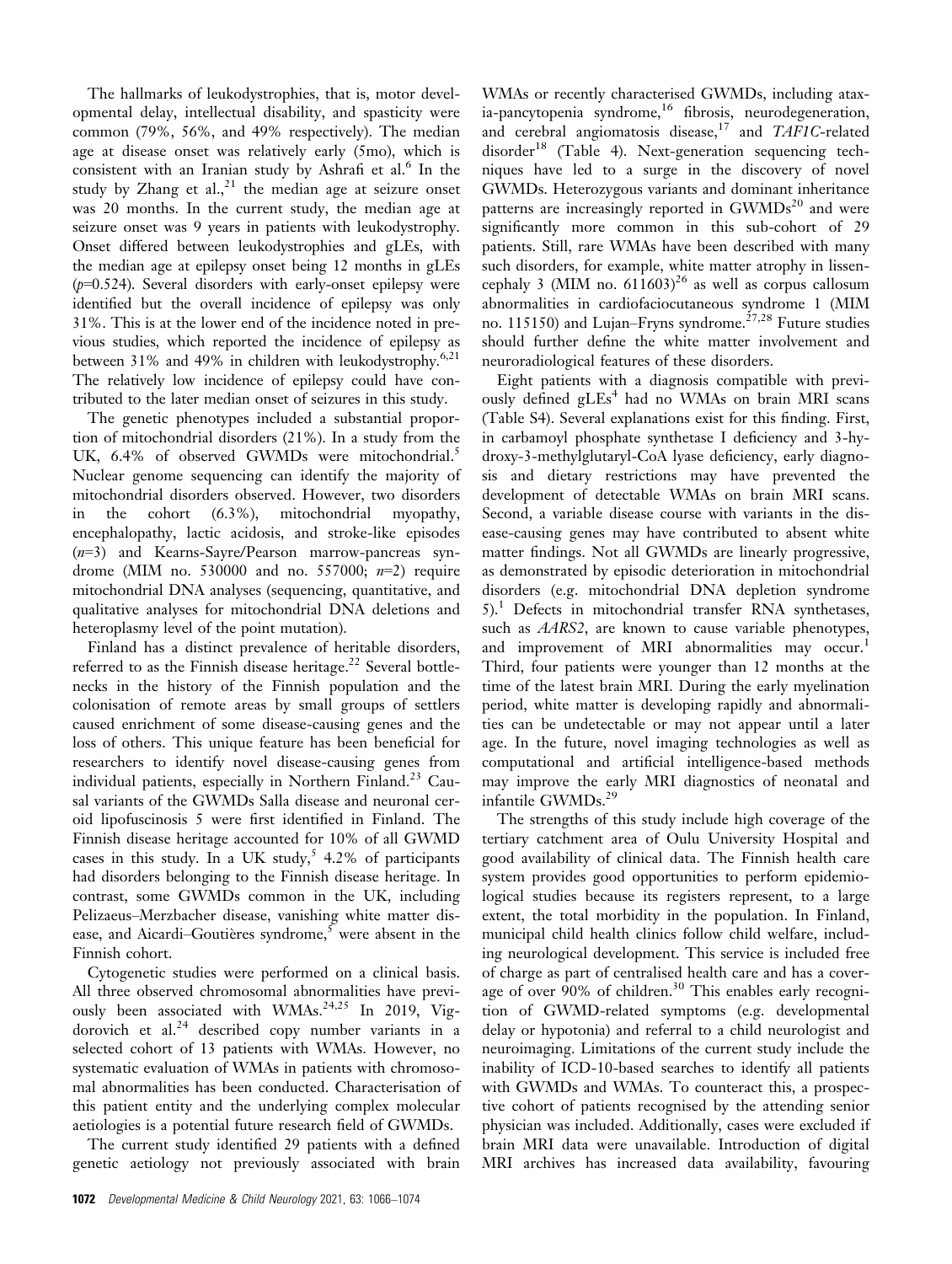younger patients. Changes in these circumstances explain the increased prevalence during the study period. When generalising the study findings to other populations, the effect of the Finnish disease heritage should be noted.<sup>22</sup>

In conclusion, the current population-based study evaluated the epidemiology and clinical characteristics of childhood-onset GWMDs in a population within a defined geographical area. The cumulative childhood incidence was higher than previously described in the literature. Most disorders were categorised as gLEs and mitochondrial aetiology was common. Additionally, the study identified several recently characterised disorders or disorders where white matter involvement was not previously recognised properly. The study provides comprehensive epidemiological and natural history data to facilitate future clinical trials of novel therapies and screening strategies.

# ACKNOWLEDGEMENTS

This work was supported by the Arvo and Lea Ylppö Foundation, Stiftelsen Alma och K. A. Snellman Säätiö, Oulun Lääketieteellinen Tutkimussäätiö (Oulu Medical Research Foundation), Academy of Finland (JU, decision no. 331436; RH, decision no. 311934), Finnish Medical Foundation, Paediatric Research Foundation, and Special State Grants for Health Research in the Clinic for Children and Adolescents, Oulu University Hospital, Finland. The authors thank adjunct professor Leena Vainionpää for her help with data collection and Dr Esa Kari for providing valuable comments.

#### DATA AVAILABILITY STATEMENT

The genetic data that support the findings of this study are available in the supplementary material of this article. Clinical patient data are not publicly available due to privacy and ethical restrictions.

#### SUPPORTING INFORMATION

The following additional material may be found online:

Table S1: International Classification of Diseases codes used to identify leukodystrophy and gLE cases

Table S2: The cumulative childhood incidence of genetic white matter disorders and the number of live births by decade

Table S4: Previously defined GWMD cases without white matter abnormalities on brain MRI scans

Table S5: Summary of studies on the cumulative childhood incidence of GWMDs in children

Table S3: Identified genetic variants

Appendix S1: Epidemiological, clinical, and genetic characteristics of paediatric genetic white matter disorders in Northern Finland.

#### **REFERENCES**

- 1. van der Knaap MS, Schiffmann R, Mochel F, Wolf NI. Diagnosis, prognosis, and treatment of leukodystrophies. Lancet Neurol 2019; 18: 962–72.
- 2. van der Knaap MS, Bugiani M. Leukodystrophies: a proposed classification system based on pathological changes and pathogenetic mechanisms. Acta Neuropathol 2017; 134: 351–82.
- 3. Bonkowsky JL, Nelson C, Kingston JL, Filloux FM, Mundorff MB, Srivastava R. The burden of inherited leukodystrophies in children. Neurology 2010; 75: 718– 25.
- 4. Vanderver A, Prust M, Tonduti D, et al. Case definition and classification of leukodystrophies and leukoencephalopathies. Mol Genet Metab 2015; 114: 494–500.
- 5. Stellitano LA, Winstone AM, van der Knaap MS, Verity CM. Leukodystrophies and genetic leukoencephalopathies in childhood: a national epidemiological study. Dev Med Child Neurol 2016; 58: 680–9.
- 6. Ashrafi MR, Rezaei Z, Heidari M, et al. The first report of relative incidence of inherited white matter disorders in an Asian country based on an Iranian bioregistry system. *J Child Neurol* 2018; 33: 255-9.
- 7. Heim P, Claussen M, Hoffmann B, et al. Leukodystrophy incidence in Germany. Am J Med Genet 1997; 71: 475–8.
- 8. Vanderver A, Hussey H, Schmidt JL, Pastor W, Hoffman HJ. Relative incidence of inherited white matter disorders in childhood to acquired pediatric demyelinating disorders. Semin Pediatr Neurol 2012; 19: 219– 23.
- 9. Statistics Finland. Population structure [Internet]. Helsinki: Statistics Finland, 2020. Available at: [http://www.](http://www.stat.fi/til/vaerak/index_en.html)

[stat.fi/til/vaerak/index\\_en.html](http://www.stat.fi/til/vaerak/index_en.html) (accessed 10 March 2021).

- 10. Landrum MJ, Lee JM, Benson M, et al. ClinVar: improving access to variant interpretations and supporting evidence. Nucleic Acids Res 2018; 46: D1062– D1067.
- 11. Richards S, Aziz N, Bale S, et al. Standards and guidelines for the interpretation of sequence variants: a joint consensus recommendation of the American College of Medical Genetics and Genomics and the Association for Molecular Pathology. Genet Med 2015; 17: 405–24.
- 12. van der Knaap MS, Breiter SN, Naidu S, Hart AA, Valk J. Defining and categorizing leukoencephalopathies of unknown origin: MR imaging approach. Radiology 1999; 213: 121–33.
- 13. Foss AH, Duffner PK, Carter RL. Lifetime risk estimators in epidemiological studies of Krabbe disease: review and Monte Carlo comparison. Rare Dis 2013; 1: e25212.
- 14. Statistics of Finland. Births [Internet]. Helsinki: Statistics Finland, 2020. Available at: [http://www.stat.fi/til/](http://www.stat.fi/til/synt/index_en.html) [synt/index\\_en.html](http://www.stat.fi/til/synt/index_en.html) (accessed 10 March 2021).
- 15. Armitage P, Berry G, Matthews JNS. Comparison of two proportions. In: Armitage P, Berry G, Matthews JNS, editors. Statistical methods in medical research (4th edition). London: Wiley-Blackwell, 2001: 124–28.
- 16. Gorcenco S, Komulainen-Ebrahim J, Nordborg K, et al. Ataxia-pancytopenia syndrome with SAMD9L mutations. Neurol Genet 2017; 3: e183.
- 17. Uusimaa J, Kaarteenaho R, Paakkola T, et al. NHLRC2 variants identified in patients with fibrosis, neurodegeneration, and cerebral angiomatosis (FINCA):

characterisation of a novel cerebropulmonary disease. Acta Neuropathol 2018; 135: 727–42.

- 18. Knuutinen O, Pyle A, Suo-Palosaari M, et al. Homozygous TAF1C variants are associated with a novel childhood-onset neurological phenotype. Clin Genet 2020; 98: 493–8.
- 19. Soderholm HE, Chapin AB, Bayrak-Toydemir P, Bonkowsky JL. Elevated leukodystrophy incidence predicted from genomics databases. Pediatr Neurol 2020; 111: 66–9.
- 20. Helman G, Lajoie BR, Crawford J, et al. Genome sequencing in persistently unsolved white matter disorders. Ann Clin Transl Neurol 2020; 7: 144–52.
- 21. Zhang J, Ban T, Zhou L, et al. Epilepsy in children with leukodystrophies.  $\tilde{\jmath}$  Neurol 2020; 267: 2612-8.
- 22. Polvi A, Linturi H, Varilo T, et al. The Finnish disease heritage database (FinDis) update: a database for the genes mutated in the Finnish disease heritage brought to the next-generation sequencing era. Hum Mutat 2013; 34: 1458–66.
- 23. Kristiansson K, Naukkarinen J, Peltonen L. Isolated populations and complex disease gene identification. Genome Biol 2008; 9: 109.
- 24. Vigdorovich N, Ben-Sira L, Blumkin L, et al. Brain white matter abnormalities associated with copy number variants. Am J Med Genet A 2020; 182: 93–103.
- 25. Pavone P, Marino SD, Corsello G, et al. Cerebral white matter lesions and dysmorphisms: signs suggestive of 6p25 deletion syndrome: literature review. 7 Pediatr Genet 2019; 8: 205–11.
- 26. Mutch CA, Poduri A, Sahin M, Barry B, Walsh CA, Barkovich AJ. Disorders of microtubule function in